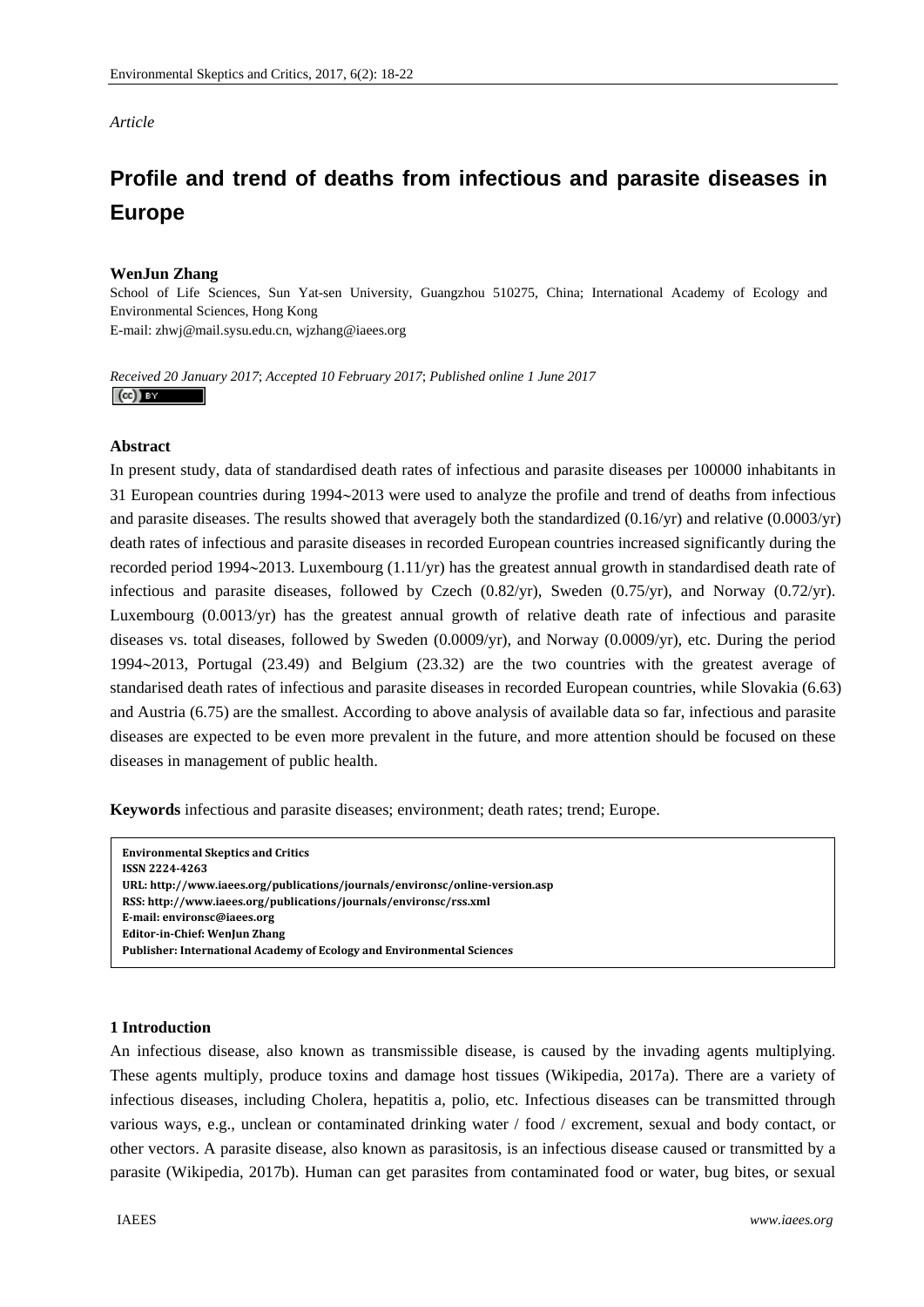contact. For example, ingestion of contaminated water can produce Giardia infections. Globally there are 1.4 billion people are threaten by parasite diseases, particullarly in Africa where health and environment conditions are poor. Malaria, myiasis, schistosomiasis, ascariasis, demodicosis, etc., are some important parasite diseases. Malaria is the most known parasite disease caused by mosquito. In an interview with the BBC, it is reported that in the UK each year about fifty hundreds people need to receive malaria treatment (Mao, 2017). In view of the certain environment properties of infectious and parasite diseases, in present study, I used the data of standardised death rates of infectious and parasite diseases and total diseases per 100000 inhabitants in 31 European countries during 1994~2013 to analyze profile and trend of deaths of infectious and parasite diseases in European countries, aiming to provide basic information for disease analysis and management.

# **2 Material and Methods**

Data of standardised death rates of infectious and parasite diseases  $(x_1)$  and total diseases  $(y)$  per 100000 inhabitants in 31 European countries were collected from EUROSTAT (European Commission, 2017; http://ec.europa.eu/health/home\_en). Data range was generally from 1994 to 2013 (in total of 20 years). Data for some countries or years were absent. Two indices, i.e., standardised death rates of infectious and parasite diseases,  $x_1$ , and relative death rates of infectious and parasite diseases  $(x_1)$  *vs*. total diseases  $(y)$ ,  $x_2 = x_1/y$ , were chosen for further analysis.

Time series of above two indices  $(x_1 \text{ and } x_2)$  were assumed to be a linear function of year. We use linear regression (Zhang, 2017a, 2017b) to fit the trends for each of the countries and indices:  $x = a + b$  *t*, where *t* is year, *x* is standardised or relative death rate at *t*, and *b* is the annual growth rate of standardised or relative death rate. Linear regressions were statistically tested with  $F$ -statistic, based on  $r^2$  for the regression.

Simple statistics, e.g., average, percentage, etc., were also used to analyze the data.

## **3 Results and Analysis**

#### **3.1 Death levels of infectious and parasite diseases**

During the full period (1994 $\sim$ 2013), Portugal (23.49) and Belgium (23.32) are the two countries with the greatest average of standarised death rates of infectious and parasite diseases in recorded European countries, while Slovakia (6.63) and Austria (6.75) are the smallest (Table 1 and Fig. 1).

In the latest period (2009 $\sim$ 2013), Belgium (25.04) and Luxembourg (24.96) are the two countries with the greatest average of standarised death rates of infectious and parasite diseases, and Macedonia (3.75) is the smallest (Table 1 and Fig. 1).

| Country       | Austria | Belgium  | Bulgaria | Croatia  | Czech    | Denmark | Estonia | Finland              | France | Macedonia Germany  |       |
|---------------|---------|----------|----------|----------|----------|---------|---------|----------------------|--------|--------------------|-------|
| Full period   | 6.75    | 23.32    | 8.85     | 10.14    | 7.68     | 14.77   | 11.67   | 9.03                 | 18.79  | 8.22               | 15.57 |
| Latest period | 8.62    | 25.04    | 7.84     | 8.28     | 16.06    | 18.775  | 9.84    | 7.6                  | 17.86  | 3.75               | 20    |
| Country       | Greece  | Hungary  | Iceland  | Ireland  | Italy    | Latvia  |         | Lithuania Luxembourg | Malta  | Netherlands Norway |       |
| Full period   | 9.08    | 7.52     | 9.19     | 7.94     | 12.61    | 15.93   | 17.42   | 20.22                | 6.86   | 15.18              | 17.43 |
| Latest period | 10.04   | 7.8      | 6.3      | 8.24     | 16.64    | 13.88   | 18.56   | 24.96                | 5.66   | 17.18              | 23.1  |
| Country       | Poland  | Portugal | Romania  | Slovakia | Slovenia | Spain   | Sweden  | Switzerland          | UK     |                    |       |
| Full period   | 8.34    | 23.49    | 13.78    | 6.63     | 7.52     | 18.83   | 15.53   | 11.13                | 10.78  |                    |       |
| Latest period | 8.4     | 23.92    | 12.54    | 7.98     | 5.42     | 14.5    | 22.1    | 10.16                | 11.06  |                    |       |

**Table 1** Annual average of standardised death rates of infectious and parasite diseases per 100000 inhabitants for the full period  $1994 - 2013$  and the latest period  $2009 - 2013$ .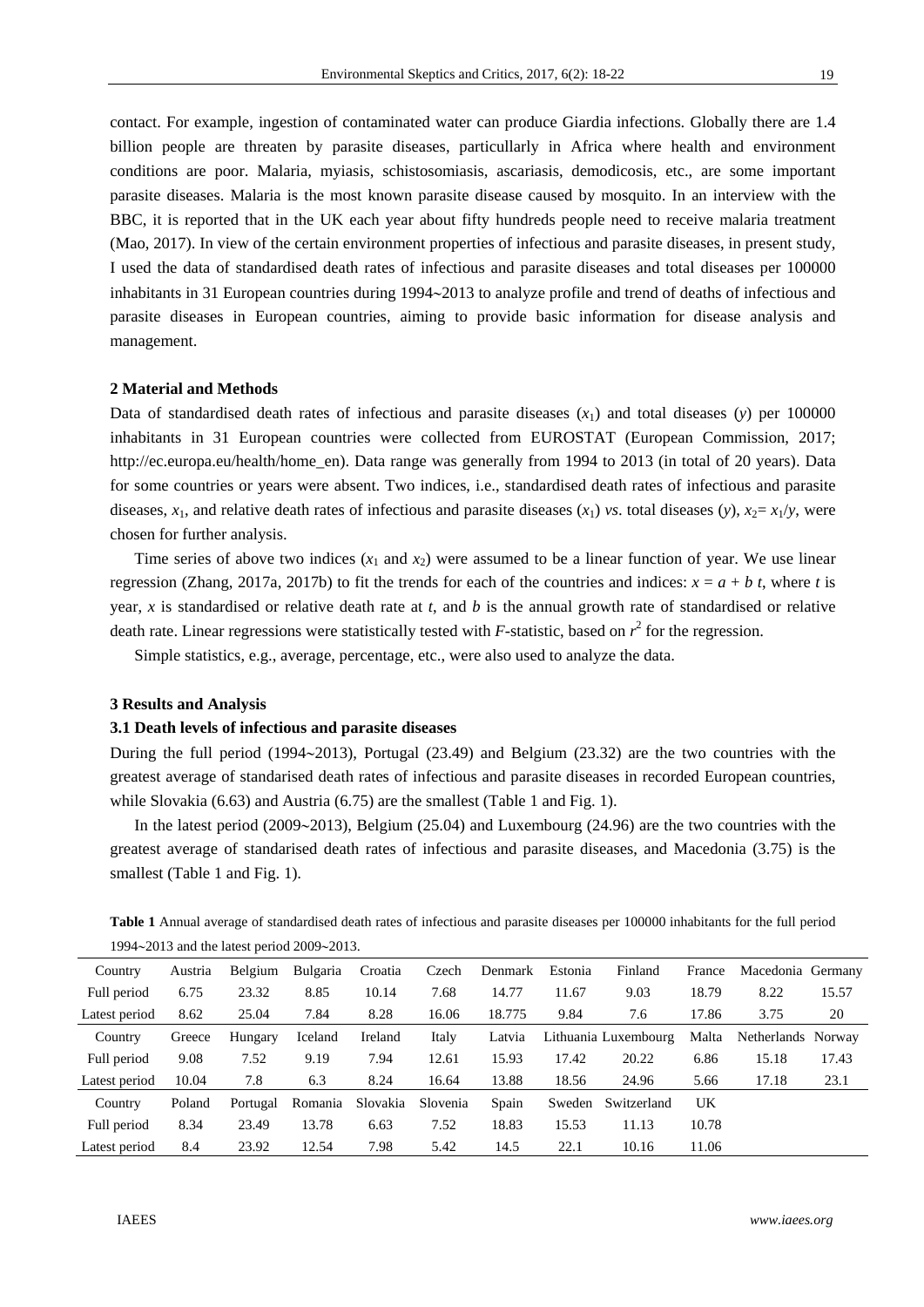

Fig. 1 Proportions of deaths of infectious and parasite diseases for 31 European countries for during the full period (1994~2013) and the latest period  $(2009~2013)$ .

# **3.2 Trend of standardised and relative death rates of infectious and parasite diseases**

In average, both the standardized  $(0.16/\text{yr})$  and relative  $(0.0003/\text{yr})$  death rates of infectious and parasite diseases in recorded European countries increased significantly (*b*>0 and *p*<0.001) during the recorded period 19942013 (Fig. 2 and Table 2).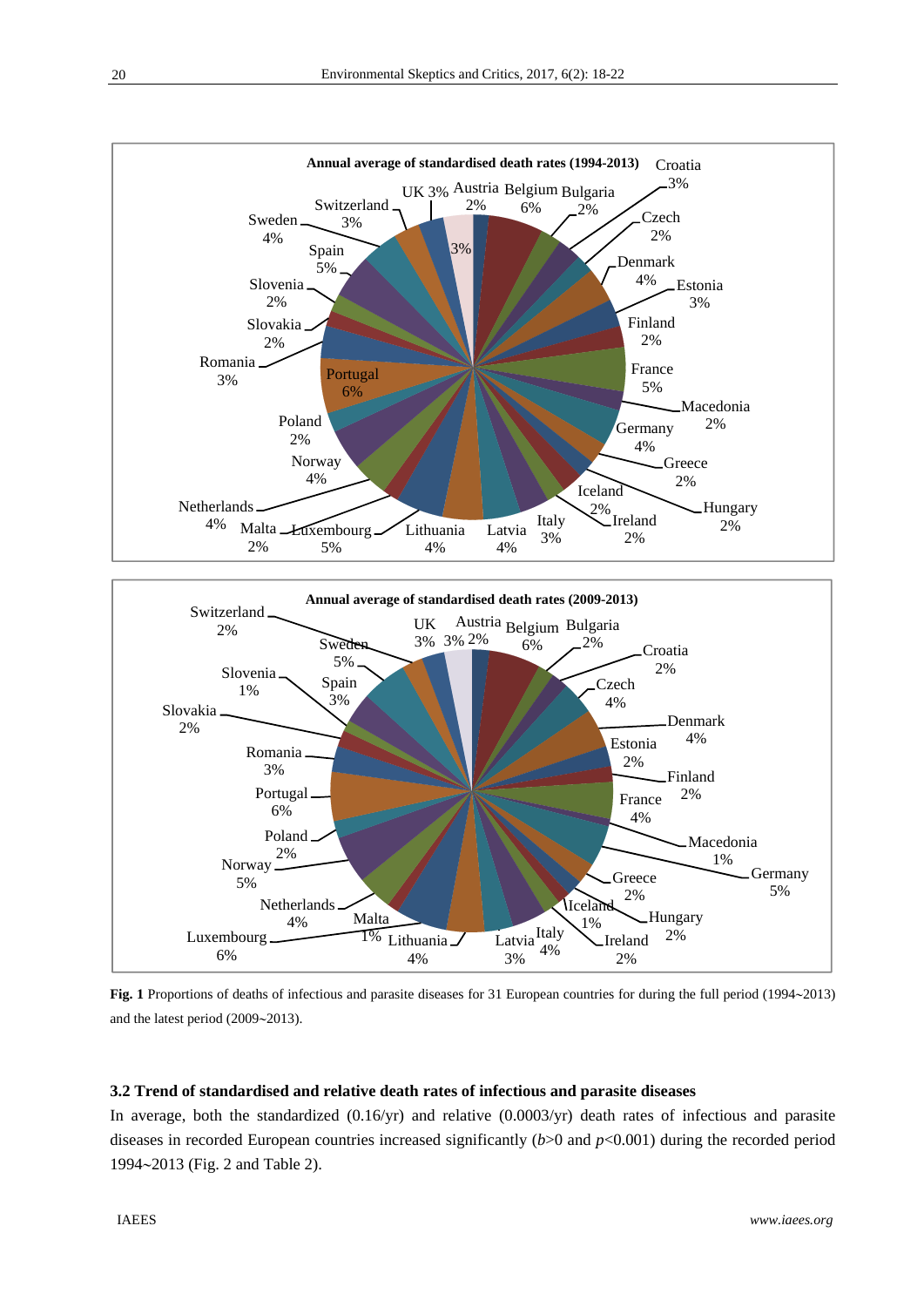## 3.2.1 Trend of standardised death rate

Luxembourg  $(1.11/\text{yr})$  has the greatest annual growth in standardised death rate of infectious and parasite diseases, followed by Czech  $(0.82/yr)$ , Sweden  $(0.75/yr)$ , and Norway  $(0.72/yr)$  (Table 2).

Macedonia (-0.92/yr) is the country with greatest annual decline in standardised death rate of infectious and parasite diseases, followed by Croatia (-0.63/yr), Spain (-0.54/yr), and Latvia (-0.43/yr), etc.

The trend of Ireland, Slovenia, etc., is not clear.

3.2.2 Trend of relative death rate against total diseases

As for the relative death rate of infectious and parasite diseases vs. total diseases, Luxembourg (0.0013/yr) has the greatest annual growth of relative death rate of infectious and parasite diseases vs. total diseases, followed by Sweden  $(0.0009/\text{yr})$ , and Norway  $(0.0009/\text{yr})$ , etc.

Macedonia (-0.0005/yr) is the country with greatest annual decline in relative death rate, followed by Croatia (-0.0003), and Spain (-0.0002/yr), etc.

The trend of Hungary, Estonia, and Finland, etc., is not clear.



Fig. 2 Trend of averaged standardized  $(x_1)$  and relative  $(x_2)$  death rates of infectious and parasite diseases in recorded European countries.

#### **4 Conclusions and Discussion**

According to above analysis of available data so far, both the standardized and relative death rates of infectious and parasite diseases in recorded European countries increased significantly. Infectious and parasite diseases are expected to be even more prevalent in the future and more attention should be focused on these diseases in management of public health.